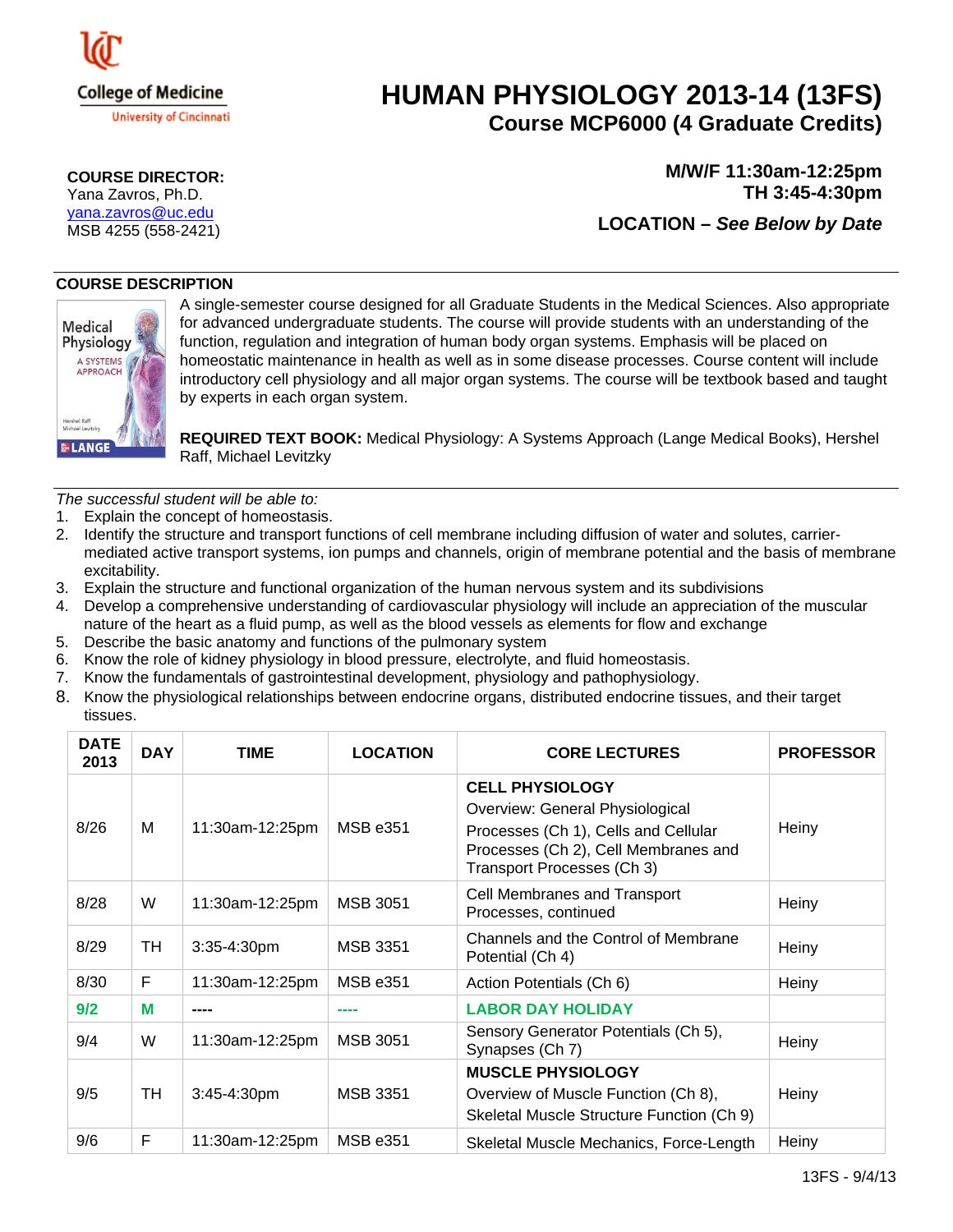|       |           |                 |                 | and Velocity, Crossbridge Cycle, Exercise                                                                  |           |
|-------|-----------|-----------------|-----------------|------------------------------------------------------------------------------------------------------------|-----------|
| 9/9   | M         | 11:30am-12:25pm | <b>MSB e351</b> | Cardiac Muscle (Ch 10), Excitation-<br>Contraction Coupling in Cardiac &<br><b>Skeletal Muscle</b>         | Heiny     |
| 9/11  | W         | 11:30am-12:25pm | <b>MSB 3051</b> | Smooth Muscle (Ch 11)                                                                                      | Paul      |
| 9/12  | TH        | 3:45-4:30pm     | <b>MSB 3351</b> | <b>NEURAL PHYSIOLOGY</b><br>Introduction to the Nervous System                                             | MacLennan |
| 9/13  | F         | 11:30am-12:25pm | <b>MSB e351</b> | <b>General Sensory Systems</b>                                                                             | MacLennan |
| 9/16  | M         | 11:30am-12:25pm | <b>MSB e351</b> | Special Senses - Vision                                                                                    | MacLennan |
| 9/18  | W         | 11:30am-12:25pm | <b>MSB 3051</b> | Special Senses - Hearing                                                                                   | MacLennan |
| 9/19  | TН        | 3:45-4:30pm     | <b>MSB 3351</b> | <b>Control of Posture and Movement</b>                                                                     | MacLennan |
| 9/20  | F         | 11:30am-12:25pm | <b>MSB 3351</b> | Autonomic Nervous System                                                                                   | MacLennan |
| 9/23  | M         | 11:30am-12:25pm | <b>MSB e351</b> | Higher Brain Functions I: Electrical<br>Activity of the Brain, Sleep-Wake States,<br>and Circadian Rhythms | MacLennan |
| 9/25  | W         | 11:30am-12:25pm | <b>MSB 3051</b> | Higher Brain Functions II: Learning,<br>Memory, Language and Speech                                        | MacLennan |
| 9/26  | <b>TH</b> | 2:35-5:35pm     | <b>MSB 5051</b> | <b>EXAM1</b>                                                                                               |           |
| 9/27  | F         | 11:30am-12:25pm | <b>MSB 4051</b> | <b>CARDIOVASCULAR PHYSIOLOGY</b><br>Overview of the Cardiovascular System<br>and Cardiac Muscle Cells      | Lorenz    |
| 9/30  | M         | 11:30am-12:25pm | <b>MSB e351</b> | The Heart Pump                                                                                             | Lorenz    |
| 10/2  | W         | 11:30am-12:25pm | <b>MSB 3051</b> | <b>Cardiac Function Assessments</b>                                                                        | Lorenz    |
| 10/3  | <b>TH</b> | 3:45-4:30pm     | <b>MSB 3351</b> | Peripheral Vascular System                                                                                 | Lorenz    |
| 10/4  | F         | 11:30am-12:25pm | <b>MSB e351</b> | <b>Vascular Control</b>                                                                                    | Lorenz    |
| 10/7  | M         | ----            | ----            | <b>FALL READING DAYS</b>                                                                                   |           |
| 10/9  | W         | 11:30am-12:25pm | <b>MSB 3051</b> | Venous Return and Cardiac Output                                                                           | Lorenz    |
| 10/10 | <b>TH</b> | 3:45-4:30pm     | <b>MSB 3351</b> | <b>Arterial Pressure Regulation</b>                                                                        | Lorenz    |
| 10/11 | F         | 11:30am-12:25pm | <b>MSB e351</b> | PULMONARY PHYSIOLOGY<br>Lecture 1: Pulmonary Ventilation                                                   | Lorenz    |
| 10/14 | M         | 11:30am-12:25pm | <b>MSB 4051</b> | Lecture 2: Mechanics of Breathing 1                                                                        | Lorenz    |
| 10/16 | W         | 11:30am-12:25pm | MSB 3051        | Lecture 3: Mechanics of Breathing 2                                                                        | Lorenz    |
| 10/17 | <b>TH</b> | 3:45-4:30pm     | MSB 3351        | Lecture 4: Gas Exchange - Diffusion                                                                        | Lorenz    |
| 10/18 | F         | 11:30am-12:25pm | Kettering G26   | Lecture 5: Transport of O2 and CO2                                                                         | Lorenz    |
| 10/21 | M         | 11:30am-12:25pm | <b>MSB 3351</b> | Lecture 6: Ventilation/Perfusion Mismatch                                                                  | Lorenz    |
| 10/23 | W         | 11:30am-12:25pm | <b>MSB 3051</b> | Lecture 7: Regulation of Respiration                                                                       | Lorenz    |
| 10/24 | TH        | 3:45-4:30pm     | MSB 5051        | <b>RENAL PHYSIOLOGY</b><br>Renal 1: Introduction & Glomerular<br>Filtration                                | Worrell   |
| 10/25 | F         | 11:30am-12:25pm | <b>MSB 4051</b> | Renal 2: Tubular Transport & Renal<br>Clearance                                                            | Worrell   |
| 10/28 | M         | 11:30am-12:25pm | <b>MSB e351</b> | Renal 3: Na <sup>+</sup> Balance                                                                           | Worrell   |
| 10/30 | W         | 11:30am-12:25pm | MSB 3051        | Renal 4: Regulation of Na+ and Water<br><b>Balance</b>                                                     | Worrell   |
| 10/31 | <b>TH</b> | 3:45-4:30pm     | MSB 3351        | Renal 5: K <sup>+</sup> & Ca <sup>++</sup> / Phosphate Balance &<br>Regulation, Calcium & Phosphate        | Worrell   |